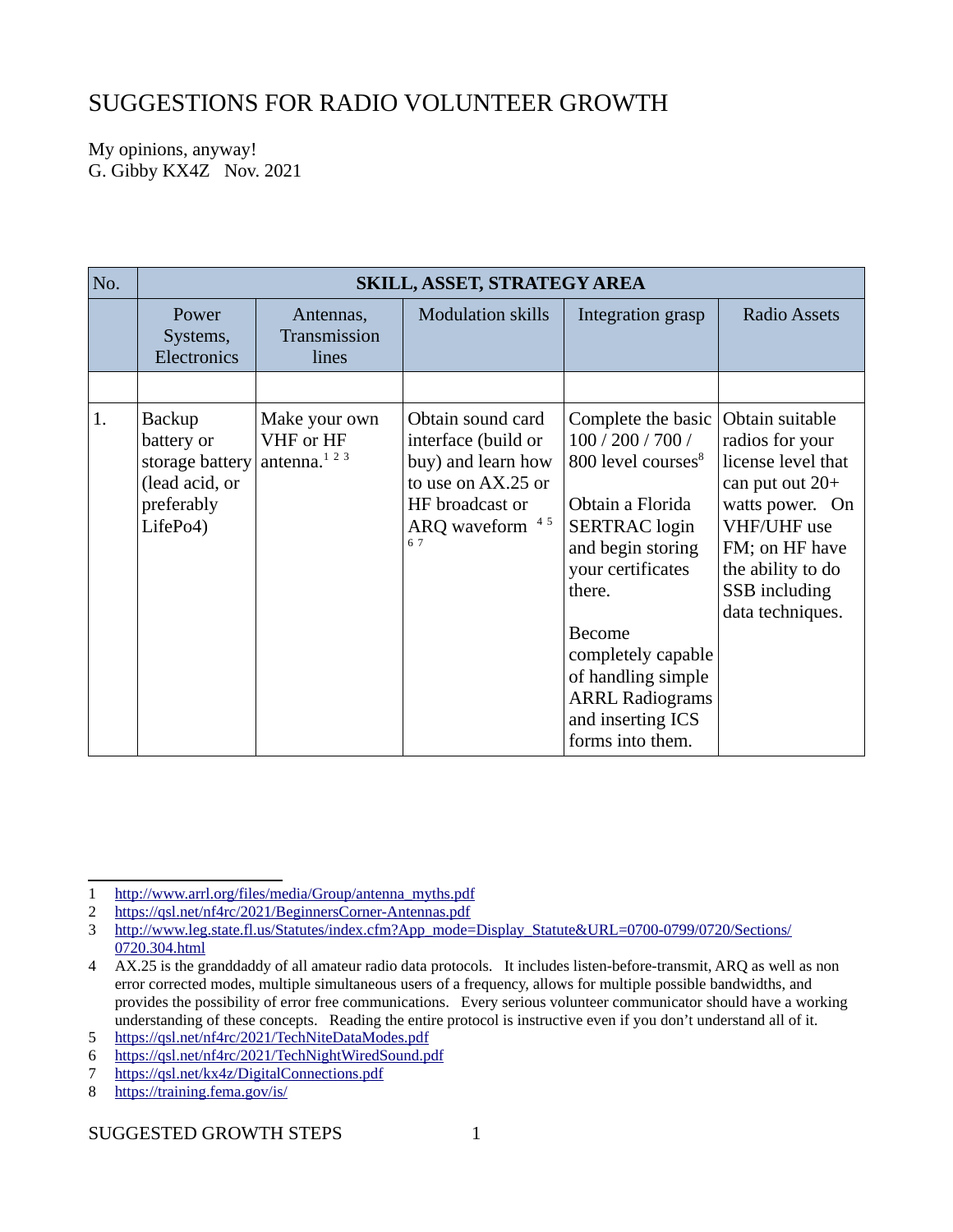| $\overline{2}$ | Obtain solar<br>or generator<br>and be able to<br>hook it up and<br>get it going. <sup>9</sup>             | <b>Obtain SWR</b><br>measurement gear<br>and learn how to<br>use. Before<br>you're finished,<br>be able to handle<br>HF and<br>VHF/UHF.<br>Inexpensive<br>directional<br>coupler-based<br>systems are<br>readily<br>available. <sup>10</sup> | Gain expertise at<br>either AX.25<br>(keyboard to<br>keyboard QSO) or<br>FLDGI (keyboard<br>to keyboard)                                                                                                                                                                                                                                                          | Take ICS 300.<br>This is a three-day<br>in person course<br>and will really<br>advance your<br>understanding.                 | Make your radio<br>into a portable<br>asset with a<br>simple go-box of<br>wood or<br>purchased; add<br>antenna tuner<br>(either manual or<br>automatic) |
|----------------|------------------------------------------------------------------------------------------------------------|----------------------------------------------------------------------------------------------------------------------------------------------------------------------------------------------------------------------------------------------|-------------------------------------------------------------------------------------------------------------------------------------------------------------------------------------------------------------------------------------------------------------------------------------------------------------------------------------------------------------------|-------------------------------------------------------------------------------------------------------------------------------|---------------------------------------------------------------------------------------------------------------------------------------------------------|
| 3              | Build some<br>kind of kit and<br>learn how to<br>use voltmeter<br>and possibly<br>oscilloscope             | Obtain antenna<br>analyzer, become<br>proficient.                                                                                                                                                                                            | Learn how to do<br><b>WINLINK ARQ</b><br>transmissions on<br>BOTH vhf (ax.25)<br>and HF (ardop/vara)<br>If you are planning<br>on participating in<br>leadership, it is very<br>important that you<br>begin to understand<br>protocols. Study<br>the AX.25<br>$protocol11$ and begin<br>to understand the<br>handshakes of the<br>Winlink protocol. <sup>12</sup> | Take ICS 400                                                                                                                  | Make your<br>portable computer<br>somewhat<br>hardened and able<br>to be used on<br>alternate power<br>supplies (dealing<br>with $RFI)^{13}$            |
| 4              | Learn enough<br>to design a<br>simple<br>common<br>emitter audio<br>amplifier;<br>build one. <sup>14</sup> | Become able to<br>make ANY and<br>ALL of the<br>following for any<br>desired band:<br>a) center fed<br>dipole<br>b) end-fed                                                                                                                  | Become skilled at<br>both peer to peer<br>and RMS-based<br>WINLINK on both<br>HF and VHF and<br>capable of radio-<br>only connections as<br>well.                                                                                                                                                                                                                 | Complete the<br>Professional<br>Development<br>series. Complete<br>Level III of the<br>Florida ARES <sup>®</sup><br>Taskbook. | Create, get<br>authorized if need<br>be, and install and<br>maintain your<br>own Winlink<br>RMS or JS8<br>Cache station. <sup>21</sup>                  |

<span id="page-1-0"></span>9<https://qsl.net/nf4rc/2021/SolarPowerEducationalModule.pdf>

<span id="page-1-1"></span><sup>10</sup> <https://qsl.net/nf4rc/2021/SWRAndTheRadioAmateur.pdf>

<span id="page-1-2"></span><sup>11</sup> AX.25 version 2.2 protocol: <http://www.tapr.org/pdf/AX25.2.2.pdf>

<span id="page-1-3"></span><sup>12</sup> Winlink B2F protocol: <https://www.winlink.org/B2F>

<span id="page-1-4"></span><sup>13</sup><https://qsl.net/nf4rc/2019/InverterGeneratorSolutions.pdf>

<span id="page-1-5"></span><sup>14</sup> <https://qsl.net/nf4rc/2019/TransistorAmplifiers1.0.pdf> <https://qsl.net/nf4rc/2019/TransistorAmplifiers2.0.pdf> <https://qsl.net/nf4rc/2019/TransistorBiasing1.pdf>